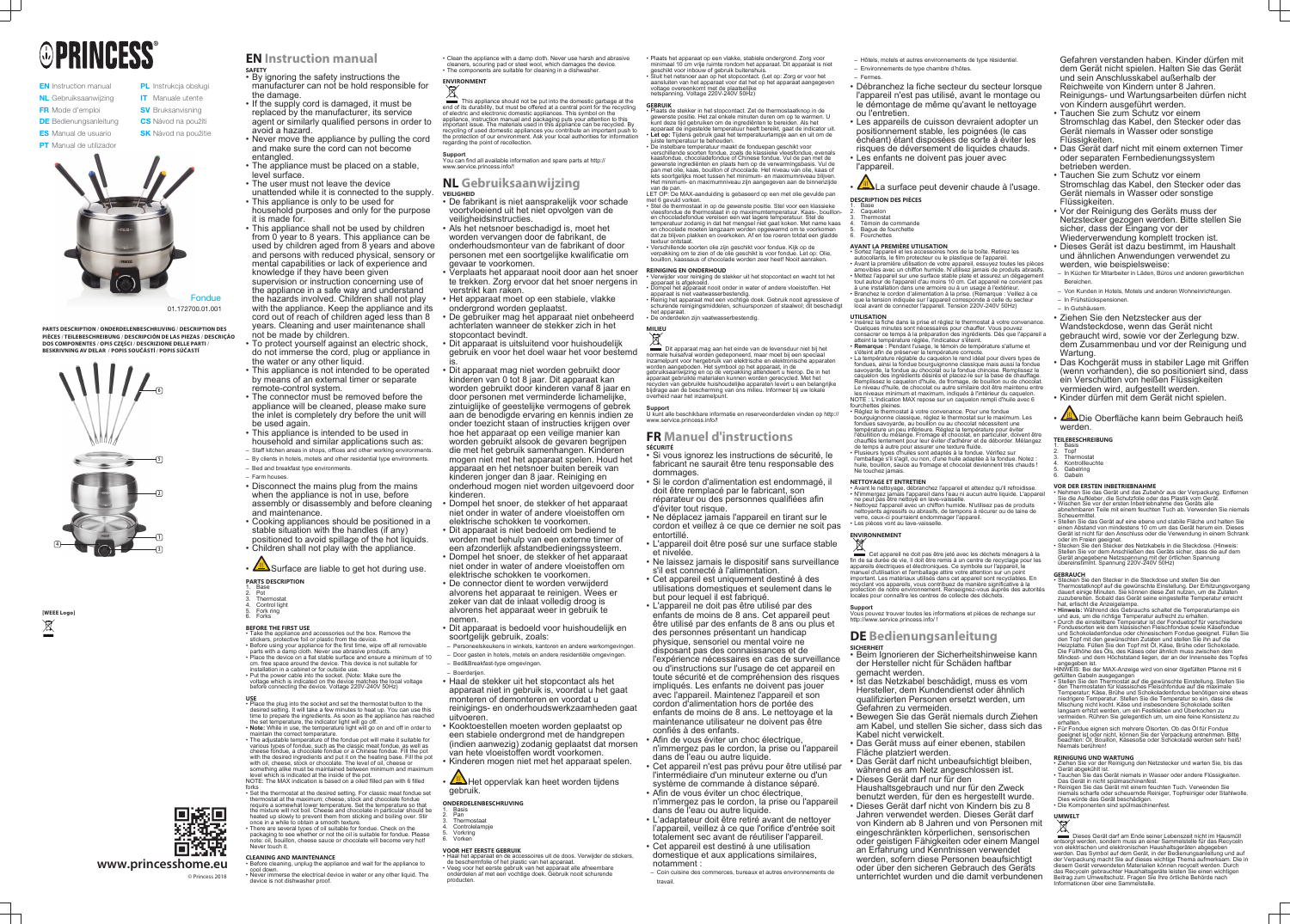#### **Support**

Sämtliche Informationen und Ersatzteile finden Sie unter http:// www.service.princess.info/!

#### **ES Manual de instrucciones SEGURIDAD**

- 1. Base Cazo
- **Termostato**
- 4. Piloto de control 5. Anillo para tenedores
- **Tenedores**
- Si ignora las instrucciones de seguridad, eximirá al fabricante de toda responsabilidad por posibles daños.
- Si el cable de alimentación está dañado, corresponde al fabricante, al representante o a una persona de cualificación similar su reemplazo para evitar peligros.
- Nunca mueva el aparato tirando del cable y asegúrese de que no se pueda enredar con el cable.
- El aparato debe colocarse sobre una superficie estable y nivelada.
- El usuario no debe dejar el dispositivo sin supervisión mientras esté conectado a la alimentación.
- Este aparato se debe utilizar únicamente para el uso doméstico y sólo para las funciones para las que se ha diseñado.
- Este aparato no debe ser utilizado por niños de **Soporte** 0 a 8 años. Este aparato puede ser utilizado por niños a partir de los 8 años y por personas **PT Manual de Instruções** con capacidades físicas, sensoriales o mentales reducidas, o que no tengan experiencia ni conocimientos, sin son supervisados o instruidos en el uso del aparato de forma segura y entienden los riesgos implicados. Los niños no pueden jugar con el aparato. Mantenga el aparato y el cable fuera del alcance de los niños menores de 8 años. Los niños no podrán realizar la limpieza ni el mantenimiento reservado al usuario.
- Para protegerse contra una descarga eléctrica, no sumerja el cable, el enchufe ni el aparato en el agua o cualquier otro líquido.
- Este aparato no está diseñado para funcionar con un temporizador externo o sistema de control remoto independiente.
- Para protegerse contra una descarga eléctrica, no sumerja el cable, el enchufe ni el aparato en el agua o cualquier otro líquido.
- El conector debe extraerse antes de limpiar el aparato, asegúrese de que la toma esté totalmente seca antes de volver a usar la unidad.
- Este aparato se ha diseñado para el uso en el hogar y en aplicaciones similares, tales como: – Zonas de cocina para el personal en tiendas, oficinas y otros entornos
- de trabajo.
- Clientes en hoteles, moteles y otros entornos de tipo residencial.
- Entornos de tipo casa de huéspedes.
- Granjas. • Desconecte el enchufe de la red eléctrica cuando el aparato no esté en uso, antes del montaje o el desmontaje y antes de la limpieza y el mantenimiento.
- Los aparatos de cocción deben colocarse en una posición estable con las asas (si las tiene) colocadas para evitar el derrame de líquidos calientes.
- Los niños no pueden jugar con el aparato.
- **Alla** La superficie puede calentarse durante el uso.
- Antes de limpiar, desenchufe el aparato y espere a que el aparato se enfríe. • No sumerja nunca el aparato en agua o cualquier otro líquido. El
- aparato no se puede lavar en el lavavajillas. • Limpie el aparato con un paño húmedo. No utilice productos de limpieza
- abrasivos o fuertes, estropajos o lana metálica porque se podría dañar el aparato.
- Los componentes se pueden lavar en lavavajillas

#### **DESCRIPCIÓN DE LOS COMPONENTES**

#### **ANTES DEL PRIMER USO**

Este aparato no debe desecharse con la basura doméstica al final de su vida útil, sino que se debe entregar en un punto de recogida para el reciclaje de aparatos eléctricos y electrónicos. Este símbolo en el aparato, manual de instrucciones y embalaje quiere atraer su atención sobre esta importante cuestión. Los materiales utilizados en este aparato se pueden reciclar. Mediante el reciclaje de electrodomésticos, usted contribuye a fomentar la protección del medioambiente. Solicite más información sobre los puntos de recogida a las autoridades locales.

- Saque el aparato y los accesorios de la caja. Quite los adhesivos, la lámina protectora o el plástico del dispositivo. • Antes de utilizar el aparato por primera vez, pase un paño húmedo por
- todas las piezas desmontables. Nunca utilice productos abrasivos. • Coloque el dispositivo sobre una superficie plana estable y asegúrese de tener un mínimo de 10 cm de espacio libre alrededor del mismo. Este dispositivo no es apropiado para ser instalado en un armario o para el
- uso en exteriores. • Conecte el cable de alimentación a la toma de corriente. (Nota: Asegúrese de que la tensión que se indica en el dispositivo coincida con la tensión local antes de conectarlo. Tensión 220V-240V 50Hz)
- **USO**
- Introduzca el enchufe en la toma de corriente y sitúe el botón del termostato en el ajuste deseado. Tardará unos minutos en calentarse. Durante este tiempo puede preparar los ingredientes. Cuando el aparato haya alcanzado la temperatura ajustada, el piloto se apagará.
- **Nota:** Durante el uso, el piloto de temperatura se encenderá y se apagará para mantener la temperatura correcta.
- La temperatura ajustable del cazo de la fondue hace que sea apto para distintos tipos de fondue, como la fondue clásica de carne, además de fondue de queso, fondue de chocolate o fondue china. Llene el cazo con los ingredientes deseados y póngalo en la base de calentamiento. Llene el cazo de aceite, queso, caldo o chocolate. El nivel de aceite,
- queso o similar debe mantenerse entre el nivel mínimo y máximo que se indica en el interior del cazo.

NOTA: La indicación MAX se basa en una cubeta llena de aceite con seis tenedores llenos

- Sitúe el termostato en la posición deseada. Para una fondue de carne clásica, ajuste el termostato al máximo; la fondue de queso, caldo y chocolate requiere una temperatura algo inferior. Ajuste la temperatura de modo que la mezcla no hierva. En especial el queso y el chocolate deben calentarse lentamente para evitar que se peguen y que hiervan. Remueva de vez en cuando para obtener una textura uniforme.
- Hay varios tipos de aceite adecuados para fondue. Compruebe el envase para ver si el aceite es adecuado o no para fondue. Tenga en cuenta: ¡el aceite, el caldo, el queso fundido o el chocolate estarán muy calientes! No toque.

#### **LIMPIEZA Y MANTENIMIENTO**

## **MEDIO AMBIENTE**

Este aparelho não deve ser depositado no lixo doméstico no fim da sua vida útil, mas deve ser entregue num ponto central de reciclagem de aparelhos domésticos elétricos e eletrónicos. Este símbolo indicado no aparelho, no manual de instruções e na embalagem chama a sua

¡Puede encontrar toda la información y recambios en service.tristar.eu!

# **SEGURANÇA**

- Se não seguir as instruções de segurança, o fabricante não pode ser considerado responsável pelo danos.
- Se o cabo de alimentação estiver danificado, deve ser substituído pelo fabricante, o seu representante de assistência técnica ou alguém com qualificações semelhantes para evitar perigos.
- Nunca desloque o aparelho puxando pelo cabo e certifique-se de que este nunca fica preso. • O aparelho deve ser colocado numa superfície
- plana e estável. • O utilizador não deve abandonar o aparelho
- enquanto este estiver ligado à alimentação.
- Este aparelho destina-se apenas a utilização doméstica e para os fins para os quais foi concebido.
- Este aparelho não deve ser utilizado por crianças com idades compreendidas entre os 0 e os 8 anos. Este aparelho pode ser utilizado por crianças com mais de 8 anos e por pessoas com capacidades físicas, sensoriais ou mentais reduzidas, assim como com falta de experiência e conhecimentos, caso sejam supervisionadas ou instruídas sobre como utilizar o aparelho de modo seguro e compreendam os riscos envolvidos. As crianças não devem brincar com o aparelho. Mantenha o aparelho e respectivo cabo fora do alcance de crianças com idade inferior a 8 anos. A limpeza e manutenção pelo utilizador não devem ser realizadas por crianças.
- Para se proteger contra choques elétricos, não mergulhe o cabo, a ficha nem o aparelho em água ou qualquer outro líquido.
- Este aparelho não se destina a ser operado através de um temporizador externo ou sistema de controlo à distância independente.
- Para se proteger contra choques elétricos, não mergulhe o cabo, a ficha nem o aparelho em água ou qualquer outro líquido.
- Deve retirar o cabo antes de limpar o aparelho. Certifique-se de que a entrada está completamente seca antes de utilizar novamente a unidade.
- Este aparelho destina-se a ser usado em aplicações domésticas e semelhantes tais como:
- Zonas de cozinha profissional em lojas, escritórios e outros ambientes de trabalho.

∠∐∆La superficie può riscaldarsi molto durante l'uso.

**DESCRIZIONE DELLE PARTI** 1. Base 2. Pentolino **Termostato** 

4. Spia di controllo 5. Anello delle forchette **Forchette** 

– Quintas.

- Por clientes de hotéis, motéis e outros ambientes de tipo residencial. – Ambientes de dormida e pequeno almoço.
- Desligue a ficha da tomada quando o aparelho não estiver a ser utilizado, antes de montar ou desmontar e antes de limpar e proceder à manutenção.
- Os aparelhos de cozinha devem ser colocados numa situação estável com as pegas (se existirem) posicionadas para evitar derramamentos de líquidos quentes.
- As crianças não devem brincar com o aparelho.
- A superfície poderá aquecer durante a utilização.

#### **DESCRIÇÃO DAS PEÇAS**

- 1. Base
- 2. Caçarola 3. Termóstato
- Luz de controlo 5. Anel para garfos
- 6. Garfos

pulire l'apparecchio in lavastoviglie. • Pulire l'apparecchio con un panno umido. Non usare mai detergenti duri e abrasivi, pagliette o lana d'acciaio, che danneggia l'apparecchio. • I componenti sono adatti per il lavaggio in lavastoviglie

#### **ANTES DA PRIMEIRA UTILIZAÇÃO** • Retire o aparelho e os acessórios da caixa. Retire os autocolantes, a

- película ou plástico de proteção do aparelho. Antes de utilizar o aparelho pela primeira vez, limpe todas as pecas amovíveis com um pano húmido. Nunca utilize produtos abrasivos. • Coloque o aparelho sobre uma superfície plana e estável e deixe, no mínimo, 10 cm de espaço livre à volta do aparelho. Este aparelho não está adaptado para a instalação num armário ou para a utilização no
- exterior. Ligue o cabo de alimentação à tomada. (Nota: Antes de ligar o aparelho, certifique-se de que a tensão indicada no mesmo corresponde à tensão local. Tensão 220V-240V 50Hz)

**Questo apparecchio non deve essere posto tra i rifiuti domestici** alla fine del suo ciclo di vita, ma deve essere smaltito in un centro di riciclaggio per dispositivi elettrici ed elettronici domestici. Questo simbolo sull'apparecchio, il manuale di istruzioni e la confezione sottolineano tale importante questione. I materiali usati in questo apparecchio possono essere riciclati. Riciclando gli apparecchi domestici è possibile contribuire alla protezione dell'ambiente. Contattare le autorità locali per informazioni in merito ai punti di raccolta.

#### **UTILIZAÇÃO**

- Denna apparat får endast användas för hushållsändamål och endast för det syfte den är konstruerad för.
- Apparaten ska inte användas av barn upp till 8 år. Apparaten kan användas av barn från och med 8 års ålder och av personer med ett fysiskt, sensoriskt eller mentalt handikapp eller brist på erfarenhet och kunskap om de övervakas eller instrueras om hur apparaten ska användas på ett säkert sätt och förstår de risker som kan uppkomma. Barn får inte leka med apparaten. Håll apparaten och nätkabeln utom räckhåll för barn som är yngre än 8 år. Rengöring och underhåll ska inte utföras av barn.
- För att undvika elektriska stötar ska du aldrig sänka ned sladden, kontakten eller apparaten i vatten eller någon annan vätska.
- Denna apparat är inte avsedd att användas med hjälp av en extern timer eller separat fjärrkontrollsystem.
- För att undvika elektriska stötar ska du aldrig sänka ned sladden, kontakten eller apparaten i vatten eller någon annan vätska.
- Kontakten måste tas bort innan apparaten ska rengöras, se till inloppet är helt torrt innan apparaten kommer att användas igen.
- Denna apparat är avsedd för hushållsbruk och liknande användningsområden, såsom:
- Personalkök i butiker, på kontor och i andra arbetsmiljöer.
- Av gäster på hotell, motell och andra liknande boendemiljöer.
- "Bed and breakfast" och liknande boendemiljöer. – Bondgårdar.
- Lossa nätkontakten från nätuttaget när apparaten inte används, före montering eller demontering och före rengöring och underhåll.
- Matlagningsapparater bör placeras stabilt med handtagen (om några finns) placerade för att undvika spill av varma vätskor.
- Barn får inte leka med apparaten.
- **WA**Ytan kan bli varm vid användning. **BESKRIVNING AV DELAR**
- 1. Bas
- 2. Gryta **Termostat**
- 4. Kontrollampa
- ...............<br>Gaffelring **Gafflar**
- - **FÖRE FÖRSTA ANVÄNDNING** • Ta ut apparaten och tillbehören ur lådan. Avlägsna klistermärken,
	- skyddsfolie och plast från apparaten. • Innan apparaten används för första gången, torka av alla avtagbara
	- delar med en dammtrasa. Använd aldrig slipande produkter. Placera enheten på en platt yta och se till att det finns 10 cm fritt utrymme runt enheten. Enheten lämpar sig inte för placering i ett skåp
	- eller för användning utomhus. • Anslut nätsladden till uttaget. (Obs: Kontrollera att spänningen som står angiven på enheten motsvarar den lokala spänningen innan du ansluter
- Insira a ficha na tomada e programe o botão do termóstato para a definição pretendida. Irá demorar alguns minutos a aquecer. Pode aproveitar este tempo para preparar os ingredientes. Assim que o aparelho tenha atingido a temperatura programada, a luz indicadora irá apagar-se.
- **Nota:** Durante a utilização, a luz da temperatura irá acender-se e apagar-se de modo a manter a temperatura correcta. A temperatura ajustável da caçarola de fondue torna-a adequada para diversos tipos de fondue como, por exemplo, o fondue clássico de carne
- mas também fondue de queijo, fondue de chocolate ou fondue chinês. Encha a caçarola com os ingredientes pretendidos e coloque-a na base de aquecimento. Encha a caçarola com óleo, queijo, caldo ou chocolate. O nível de óleo, queijo ou outro ingrediente do género tem de ser mantido entre o nível mínimo e máximo, o qual é indicado no interior da caçarola.
- NOTA: A indicação MAX baseia-se numa cuba cheia de óleo com 6 garfos com alimentos
- Programe o termóstato para a definição pretendida. Para um fondue de carne clássico, programe o termóstato para o máximo; o fondue de queijo, caldo e chocolate requerem uma temperatura um pouco menor Programe a temperatura de modo a que a mistura não ferva. O queijo e o chocolate, em particular, devem ser aquecidos lentamente para evitar que colem e fervam. Mexa de vez em quando para obter uma textura suave.
- Existem vários tipos de óleo adequado para fondue. Verifique a embalagem para verificar se o óleo é ou não adequado para fondue. Tenha em atenção: o óleo, o caldo, o queijo ou o chocolate irão ficar muito quentes! Nunca toque nos mesmos.

#### **LIMPEZA E MANUTENÇÃO**

**AMBIENTE** 

- Antes de limpar, desligue o aparelho da tomada e aguarde até arrefecer
- Nunca mergulhe o aparelho na água ou noutro líquido. O aparelho não é adequado para a máquina de lavar louça. • Limpe o aparelho com um pano húmido. Nunca use produtos de
- limpeza agressivos e abrasivos, esfregões de metal ou palha de aço, que danifica o dispositivo. • Os componentes são adequados para limpeza na máquina de lavar
- loiça.

atenção para a importância desta questão. Os materiais utilizados neste aparelho podem ser reciclados. Ao reciclar aparelhos domésticos usados, está a contribuir de forma significativa para a proteção do nosso ambiente. Solicite às autoridades locais informações relativas aos pontos de recolha.

**Assistência** Encontra todas as informações e peças de substituição em http:// www.service.princess.info/!

## **IT Istruzioni per l'uso**

- **SICUREZZA** • Il produttore non è responsabile di eventuali
- danni e lesioni conseguenti alla mancata osservanza delle istruzioni di sicurezza. • Se il cavo di alimentazione è danneggiato, deve
- essere sostituito dal produttore, da un addetto all'assistenza o da personale con qualifiche analoghe per evitare rischi.
- Non spostare mai l'apparecchio tirandolo per il cavo e controllare che il cavo non possa rimanere impigliato.
- Collocare l'apparecchio su una superficie stabile e piana.
- Non lasciare mai l'apparecchio senza sorveglianza quando è collegato all'alimentazione.
- Questo apparecchio è destinato a un uso esclusivamente domestico e deve essere utilizzato soltanto per gli scopi previsti.
- L'apparecchio non deve essere utilizzato da bambini di età compresa fra 0 e 8 anni. L'apparecchio può essere utilizzato da bambini di almeno 8 anni e da persone con ridotte capacità fisiche, sensoriali o mentali oppure senza la necessaria pratica ed esperienza sotto la supervisione di un adulto o dopo aver ricevuto adeguate istruzioni sull'uso in sicurezza dell'apparecchio e aver compreso i possibili rischi. I bambini non devono giocare con l'apparecchio. Mantenere l'apparecchio e il relativo cavo fuori dalla portata dei bambini di età inferiore agli 8 anni. I bambini non devono eseguire interventi di manutenzione e pulizia.
- Per proteggersi dalle scosse elettriche, non immergere il cavo, la spina o l'apparecchio nell'acqua né in qualsiasi altro liquido.
- Il funzionamento di questo apparecchio non prevede l'utilizzo di un timer esterno o di un telecomando separato.

• Per proteggersi dalle scosse elettriche, non immergere il cavo, la spina o l'apparecchio nell'acqua né in qualsiasi altro liquido. • È necessario rimuovere il connettore prima di pulire l'apparecchio, assicurarsi che l'ingresso sia completamente asciutto prima di usare di nuovo l'unità.

• Questo apparecchio è concepito per uso domestico e applicazioni simili come: – Aree cucine per il personale in negozi, uffici e altri ambienti lavorativi. – Per i clienti in hotel, motel e altri ambienti di tipo residenziale.

> $\cdot$  Przełacz termostat na żadane ustawienie. W przypadku klasycznego fondue mięsnego przełącz termostat na maksimum. Fondue serowe, bulionowe lub czekoladowe wymaga odpowiednio niższej temperatury Ustaw temperaturę tak, aby mieszanina składników nie zagotowała się.

– Ambienti di tipo Bed and breakfast. – Fattorie.

• Se l'apparecchio non viene utilizzato, prima di eseguire operazioni di montaggio o smontaggio e prima di effettuare interventi di pulizia e manutenzione, scollegare sempre la spina dalla rete di alimentazione elettrica.

• Gli apparecchi di cottura devono essere posizionati su una superficie stabile con i manici (se presenti) posizionati in modo tale da evitare fuoriuscite di liquidi caldi. • I bambini non devono giocare con

l'apparecchio.

#### **PRIMA DEL PRIMO UTILIZZO**

• Estrarre apparecchio e accessori dall'imballaggio. Rimuovere adesivi, pellicola protettiva o plastica dall'apparecchio. • Prima di usare l'apparecchio per la prima volta, pulire tutte le parti amovibili con un panno umido. Non utilizzare mai prodotti abrasivi. • Posizionare l'apparecchio su una superficie piana stabile e assicurare un minimo di 10 cm di spazio libero intorno. Questo apparecchio non è idoneo per l'installazione in un armadietto o per uso all'aperto. • Collegare il cavo di alimentazione alla presa. (Nota: Assicurarsi che la tensione indicata sul dispositivo corrisponda alla tensione locale prima di collegarlo. Tensione 220V-240V 50Hz)

**USO** • Inserire la spina nella presa e posizionare il pulsante del termostato sull'impostazione desiderata. Il riscaldamento richiederà alcuni minuti. Durante l'attesa preparare gli ingredienti. Non appena l'apparecchio ha

raggiunto la temperatura impostata, la spia si spegne. • **Nota:** Durante l'uso, la spia della temperatura si accende e si spegne per mantenere la temperatura corretta. • La temperatura regolabile del pentolino per fonduta, lo rende indicato

per vari tipi di fonduta, come la fonduta classica di carne, la fonduta di formaggio, la fonduta di cioccolato o la fonduta cinese. Riempire il pentolino con gli ingredienti desiderati e collocarlo sulla base riscaldante. Riempire il pentolino con olio, formaggio, brodo o cioccolato. Il livello dell'olio, del formaggio o di qualsiasi altro ingrediente deve

essere mantenuto tra i contrassegni minimo e massimo indicati all'interno del pentolino NOTA: L'indicazione MAX si basa su un pentolino pieno di olio con 6

forchettine piene • Impostare il termostato sulla temperatura desiderata. Per la fonduta di carne classica impostare il termostato sul massimo; la fonduta con formaggio, brodo e cioccolato richiede una temperatura inferiore. Impostare la temperatura in modo che gli ingredienti non bollano. Formaggio e cioccolato in particolare devono essere riscaldati

lentamente per evitare che si attacchino e trabocchino. Mescolare di tanto in tanto per ottenere una consistenza omogenea. • Per la fonduta sono adatti vari tipi di olio. Controllare sulla confezione se l'olio è adatto o meno per la fonduta. Nota: olio, brodo, formaggio e cioccolato diventano estremamente caldi. Non toccarli.

**PULIZIA E MANUTENZIONE**

• Prima della pulizia, scollegare l'apparecchio ed attendere che l'apparecchio si raffreddi. • Non immergere l'apparecchio in acqua o in altro liquido. Non è possibile

# **AMBIENTE**

#### **Assistenza**

Tutte le informazioni e le parti di ricambio sono disponibili sul sito http:// www.service.princess.info/!

#### **SV Instruktionshandbok SÄKERHET**

• Om dessa säkerhetsanvisningar ignoreras kan inget ansvar utkrävas av tillverkaren för eventuella skador som uppkommer.

• Om nätsladden är skadad måste den bytas ut av tillverkaren, dess servicerepresentant eller liknande kvalificerade personer för att undvika fara.

• Flytta aldrig apparaten genom att dra den i sladden och se till att sladden inte kan trassla in sig.

• Apparaten måste placeras på en stabil, jämn yta.

• Använd aldrig apparaten obevakad när den är ansluten till vägguttaget.

#### enheten. Spänning 220V-240V 50Hz) **ANVÄNDNING**

- Sätt i kontakten i uttaget och ställ in termostatknappen på önskat värde. Det kommer att ta några minuter innan det blir varmt. Du kan använda denna tid till att förbereda ingredienserna. När apparaten har uppnått inställd temperatur släcks indikatorlampan. • **Obs:** Vid användning kommer temperaturlampan att tändas och släckas
- för att bevara rätt temperatur. • Fonduegrytans inställningsbara temperatur gör den lämplig för olika
- sorters fondue, som exempelvis den klassiska köttfonduen, ostfondue, chokladfondue eller kinesisk fondue. Fyll grytan med de önskade ingredienserna och sätt den på uppvärmningsbasen. Fyll grytan med olja, ost, buljong eller choklad. Mängden olja, ost eller liknande måste hållas mellan mini- och maxinivån, som finns angivna på grytans insida. OBS: MAX-indikationen utgår ifrån en oljefylld panna med 6 fyllda gafflar • Ställ in termostaten som du vill. För klassisk köttfondue ska termostaten stå på max. Ost-, buljong- och chokladfondue kräver en lite lägre
- temperatur. Ställ in temperaturen så att blandningen inte kokar. Särskilt ost och choklad ska värmas upp sakta för att undvika att de fastnar och kokar över. Rör om ibland för att bevara en slät konsistens. • Det finns flera typer av olja som är lämpliga till fondue. Läs på
- förpackningen för att se om oljan är lämplig till fondue eller inte. Obs: Olja, buljong, ostsås eller choklad kommer att bli väldigt varmt! Vidrör aldrig.

## **RENGÖRING OCH UNDERHÅLL**

- Innan rengöring, dra ur kontakten och vänta tills apparaten har svalnat. • Sänk aldrig den elektriska anordningen i vatten eller annan vätska. Enheten är inte diskmaskinsäker.
- Rengör apparaten med en fuktig trasa. Använd aldrig starka och slipande rengöringsmedel, skursvamp eller stålull som skadar
- apparaten. • Komponenterna är lämpliga för rengöring i diskmaskin.
- **OMGIVNING**

## ⊠

Denna apparat ska ej slängas bland vanligt hushållsavfall när den slutat fungera. Den ska slängas vid en återvinningsstation för elektriskt och elektroniskt hushållsavfall. Denna symbol på apparaten, bruksanvisningen och förpackningen gör dig uppmärksam på detta. Materialen som används i denna apparat kan återvinnas. Genom att återvinna hushållsapparater gör du en viktig insats för att skydda vår miljö. Fråga de lokala myndigheterna var det finns insamlingsstä

**Support** Du hittar all tillgänglig information och reservdelar på http:// www.service.princess.info/!

### **PL Instrukcje użytkowania BEZPIECZEŃSTWO**

• Producent nie ponosi odpowiedzialności za uszkodzenia w przypadku nieprzestrzegania instrukcji bezpieczeństwa.

- W przypadku uszkodzenia kabla zasilania, aby uniknąć zagrożenia, musi on być wymieniony przez producenta, jego agenta serwisowego lub osoby o podobnych kwalifikacjach.
- Nie wolno przesuwać urządzenia, ciągnąć za przewód ani dopuszczać do zaplątania kabla.
- Urządzenie należy umieścić na stabilnej i wypoziomowanej powierzchni. • Nigdy nie należy zostawiać włączonego
- urządzenia bez nadzoru. • Urządzenie przeznaczone jest tylko do
- eksploatacji w gospodarstwie domowym, w sposób zgodny z jego przeznaczeniem.
- Dzieci w wieku od 0 do 8 lat nie mogą używać tego urządzenia. Z urządzenia mogą korzystać dzieci w wieku od 8 lat oraz osoby o ograniczonych możliwościach fizycznych, sensorycznych i psychicznych bądź nieposiadające odpowiedniej wiedzy i doświadczenia, pod warunkiem, że są nadzorowane lub otrzymały instrukcje dotyczące bezpiecznego używania urządzenia, a także rozumieją związane z tym zagrożenia. Dzieciom nie wolno bawić się urządzeniem. Urządzenie oraz dołączony do niego kabel należy przechowywać poza zasięgiem dzieci, które nie ukończyły 8 lat. Czyszczenie i konserwacja dozwolona dla użytkownika nie mogą być wykonywane przez dzieci.
- Aby uniknąć porażenia prądem elektrycznym, nie należy zanurzać przewodu, wtyczki ani
- urządzenia w wodzie bądź w innej cieczy. • Urządzenie nie powinno być używane w połączeniu z zewnętrznym wyłącznikiem czasowym lub osobnym urządzeniem sterującym.
- Aby uniknąć porażenia prądem elektrycznym, nie należy zanurzać przewodu, wtyczki ani urządzenia w wodzie bądź w innej cieczy.
- Wtyczka musi zostać wyjęta z gniazdka na czas czyszczenia, upewnij się, że wejście będzie całkowicie suche przed ponownym użyciem.
- To urządzenie zaprojektowano do użycia w domu oraz w celu podobnych zastosowań w miejscach takich jak:
- Pomieszczenia kuchenne w sklepach, biurach i innych miejscach pracy
- Przez klientów w hotelach, motelach i innych ośrodkach tego typu. – Ośrodki oferujące noclegi ze śniadaniem.
- Gospodarstwa rolne.
- Wtyczkę zasilającą należy odłączyć od sieci, gdy urządzenie nie jest używane, przed jego montażem lub demontażem, a także przed
- czyszczeniem i czynnościami konserwacyjnymi. • Urządzenia do gotowania należy umieszczać na stabilnym podłożu z rączkami (jeżeli są dostępne) w położeniu zapobiegającym
- rozlaniu gorącej cieczy. • Dzieciom nie wolno bawić się urządzeniem.
- **WEX** Powierzchnia może stać się gorąca podczas użytkowania.

#### **OPIS CZĘŚCI**

- Baza<sup>`</sup> 2. Garnek
- **Termostat**
- Lampka kontrolna 5. Pierścień na widelce
- Widelce

**PRZED PIERWSZYM UŻYCIEM**

- Urządzenie i akcesoria należy wyjąć z pudełka. Usuń z urządzenia naklejki, folię ochronną lub elementy plastikowe. • Przed pierwszym użyciem urządzenia należy wytrzeć wszystkie
- wyjmowane części wilgotną szmatką. Nigdy nie należy używać szorstkich środków czyszczących. • Urządzenie umieścić na odpowiedniej, płaskiej powierzchni i zapewnić minimum 10 cm wolnej przestrzeni wokół urządzenia. Urządzenie to nie jest przystosowane do montażu w szafce lub do użytkowania na wolnym
- powietrzu. • Kabel zasilający należy podłączyć do gniazda elektrycznego. (Uwaga: Przed podłączeniem urządzenia należy sprawdzić, czy napięcie wskazane na urządzeniu odpowiada napięciu sieci lokalnej. Napięcie 220V-240V 50Hz)

#### **UŻYTKOWANIE**

- Podłącz przewód zasilający do gniazdka i przełącz przycisk termostatu na żądane ustawienie. Urządzenie nagrzewa się przez kilka minut. Czas ten można wykorzystać na przygotowanie składników. Po osiągnięciu przez urządzenie zadanej temperatury lampka sygnalizacyjna gaśnie. • **Uwaga:** W czasie użytkowania urządzenia lampka sygnalizacji
- nagrzewania zapala się i gaśnie, co oznacza normalną pracę termostatu utrzymującego prawidłową temperaturę. • Dzięki możliwości regulacji temperatury, urządzenie nadaje się do
- różnych rodzajów fondue, takich jak klasyczne fondue mięsne, jak również fondue serowe, czekoladowe czy też chińskie. W garnku do fondue umieść wybrane składniki i postaw garnek na podstawie grzejnej. Napełnij garnek oliwą, serem, bulionem lub czekoladą. Ilość oleju, sera, itp. musi być utrzymywana pomiędzy poziomem minimalnym a maksymalnym. Ich oznaczenia znajdują się na wewnętrznej ściance garnka. UWAGA: Oznaczanie MAX uwzględnia zawartość garnka, olej oraz

6 widelców z nabitymi produktami.